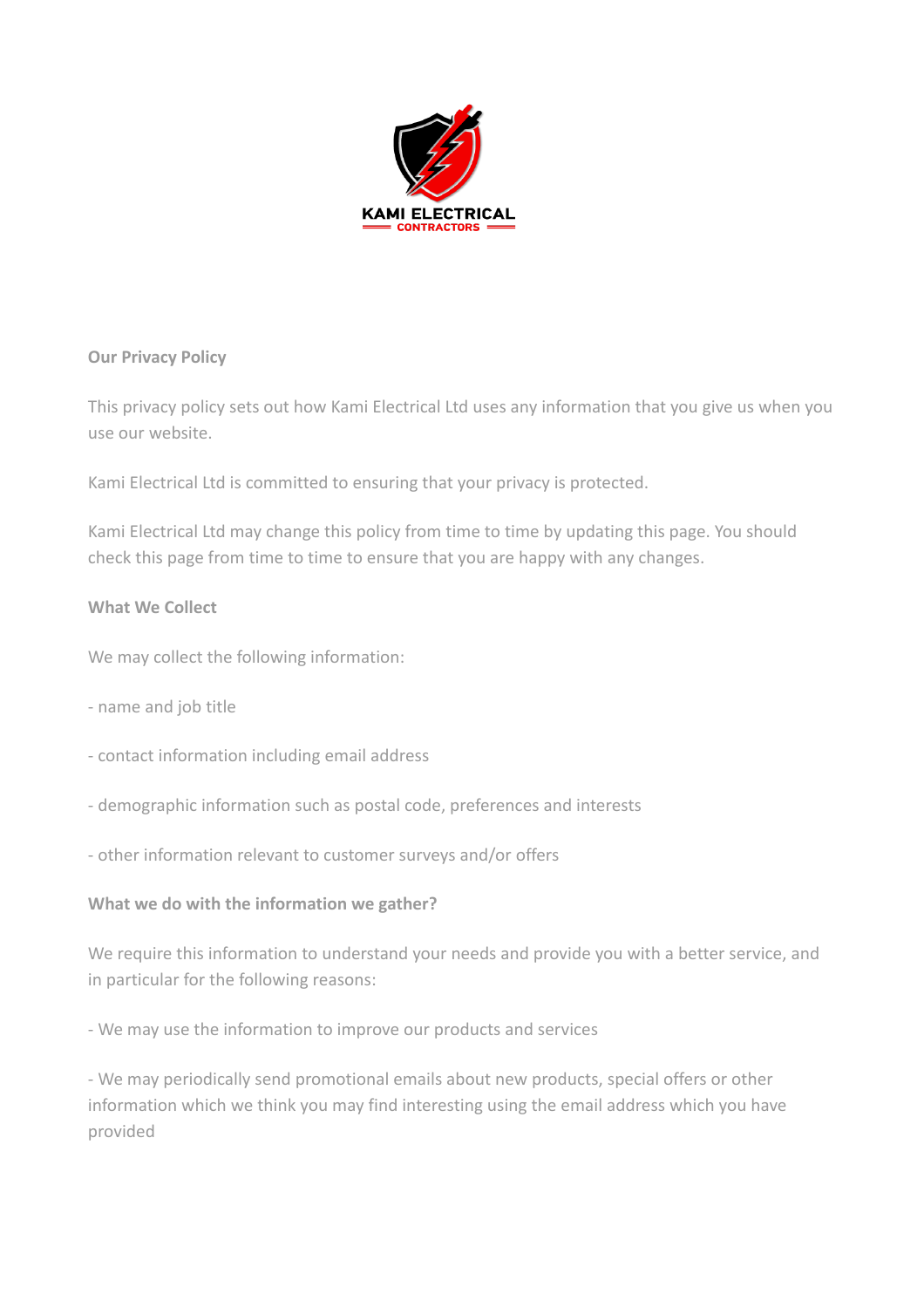- From time to time, we may also use your information to contact you for market research purposes. We may contact you by email, phone, fax or mail. We may use the information to customize the website according to your interests

### **Security**

We are committed to ensuring that your information is secure. In order to prevent unauthorized access or disclosure of your information, we adhere to the GDPR policy.

## **How We Use Cookies**

A cookie is a small file which asks permission to be placed on your computer's hard drive. Once you agree, the file is added and the cookie helps analyze web traffic or lets you know when you visit a particular site.

We use traffic log cookies to identify which pages are being used. This helps us analyze data about web page traffic and improve our website in order to tailor it to customer needs. We only use this information for statistical analysis purposes and then the data is removed from the system.

Overall, cookies help us provide you with a better website, by enabling us to monitor which pages you find useful and which you do not.

You can choose to accept or decline cookies. Most web browsers automatically accept cookies, but you can usually modify your browser setting to decline cookies if you prefer. This may prevent you from taking full advantage of the website.

# **Links to Other Websites**

Our website may contain links to other websites of interest. However, once you have used these links to leave our site, you should note that we do not have any control over that other website.

Therefore, we cannot be responsible for the protection and privacy of any information which you provide whilst visiting such sites and such sites are not governed by this privacy statement.

You should exercise caution and look at the privacy statement applicable to the website in question.

# **Controlling Your Personal Information**

You may choose to restrict the collection or use of your personal information in the following ways:

- whenever you are asked to fill in a form on the website, look for the box that you can click to indicate that you do not want the information to be used by anybody for direct marketing purposes